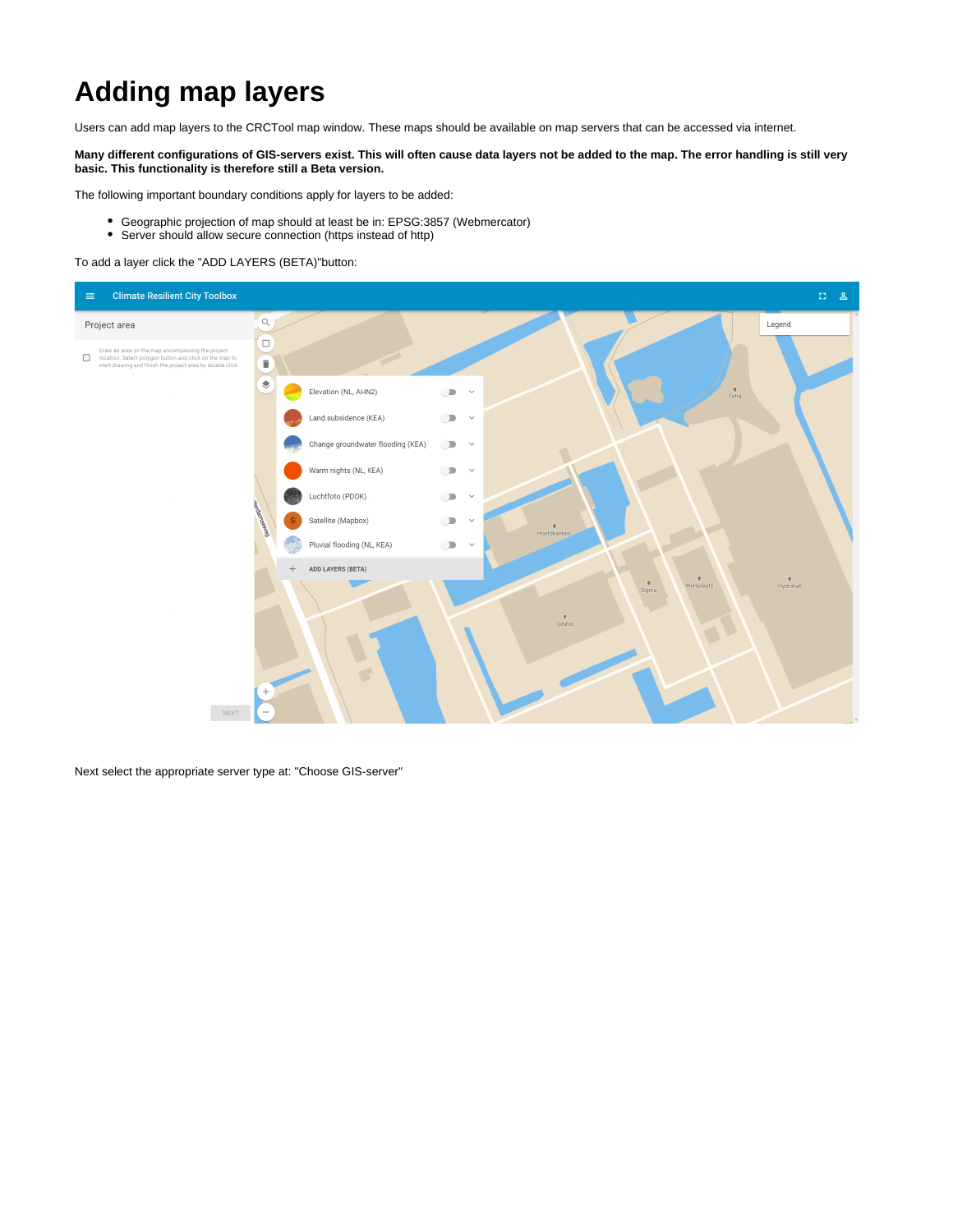| <b>Climate Resilient City Toolbox</b><br>$\equiv$                                                                                                                         | $\mathbb{C}^{\bullet}_{\mathbb{Z}}$<br>്ട                                                                                                    |
|---------------------------------------------------------------------------------------------------------------------------------------------------------------------------|----------------------------------------------------------------------------------------------------------------------------------------------|
| Project area                                                                                                                                                              | $\Omega$<br>Legend                                                                                                                           |
| Draw an area on the map encompassing the project<br>location. Select polygon button and click on the map to<br>start drawing and finish the project area by double click. | $\Box$<br>C.                                                                                                                                 |
|                                                                                                                                                                           | Elevation (NL, AHN2)<br>$\frac{6}{\pi}$<br>$\begin{array}{ccc}\n\hline\n\end{array}$                                                         |
|                                                                                                                                                                           | Land subsidence (KEA)<br>$\mathbb{D}$ v                                                                                                      |
|                                                                                                                                                                           | Change groundwater flooding (KEA)<br>$\blacksquare$                                                                                          |
|                                                                                                                                                                           | Add layers (beta)<br>Warm night                                                                                                              |
|                                                                                                                                                                           | Luchtfoto (I<br>Choose a GIS-server<br>$\overline{\phantom{a}}$                                                                              |
|                                                                                                                                                                           | Satellite (M<br>RETRIEVE MAP LAYERS<br><b>CANCEL</b>                                                                                         |
|                                                                                                                                                                           | Pluvial floo<br>ADD LAYERS (BETA)<br>$+$                                                                                                     |
|                                                                                                                                                                           | $\begin{array}{c} \mathord{\blacklozenge} \\ \mathord{\mathsf{Hydrolall}} \end{array}$<br>$\Omega$<br>$\frac{9}{\text{Sigma}}$<br>Werkplaats |
|                                                                                                                                                                           | $\overset{\bigcirc}{\mathsf{Geohal}}$                                                                                                        |
|                                                                                                                                                                           |                                                                                                                                              |
|                                                                                                                                                                           |                                                                                                                                              |
| NEXT                                                                                                                                                                      |                                                                                                                                              |

Three server types can be chosen that are described in more detail below.

## WMS

Select WMS at "Choose GIS-server"

Type or paste the location of the WMS-server in the field "server URL".

The url that should be entered should include the url up to where the request and parameters start, which is indicated by "?".

Examples are:

[https://geodata.nationaalgeoregister.nl/ahn3/wms?](https://geodata.nationaalgeoregister.nl/ahn3/wms?request=GetCapabilities&service=wms)

Then click "Retrieve map layers".

When layers with a EPSG:3857 projection are available these will be listed. These can be selected and added to the map.